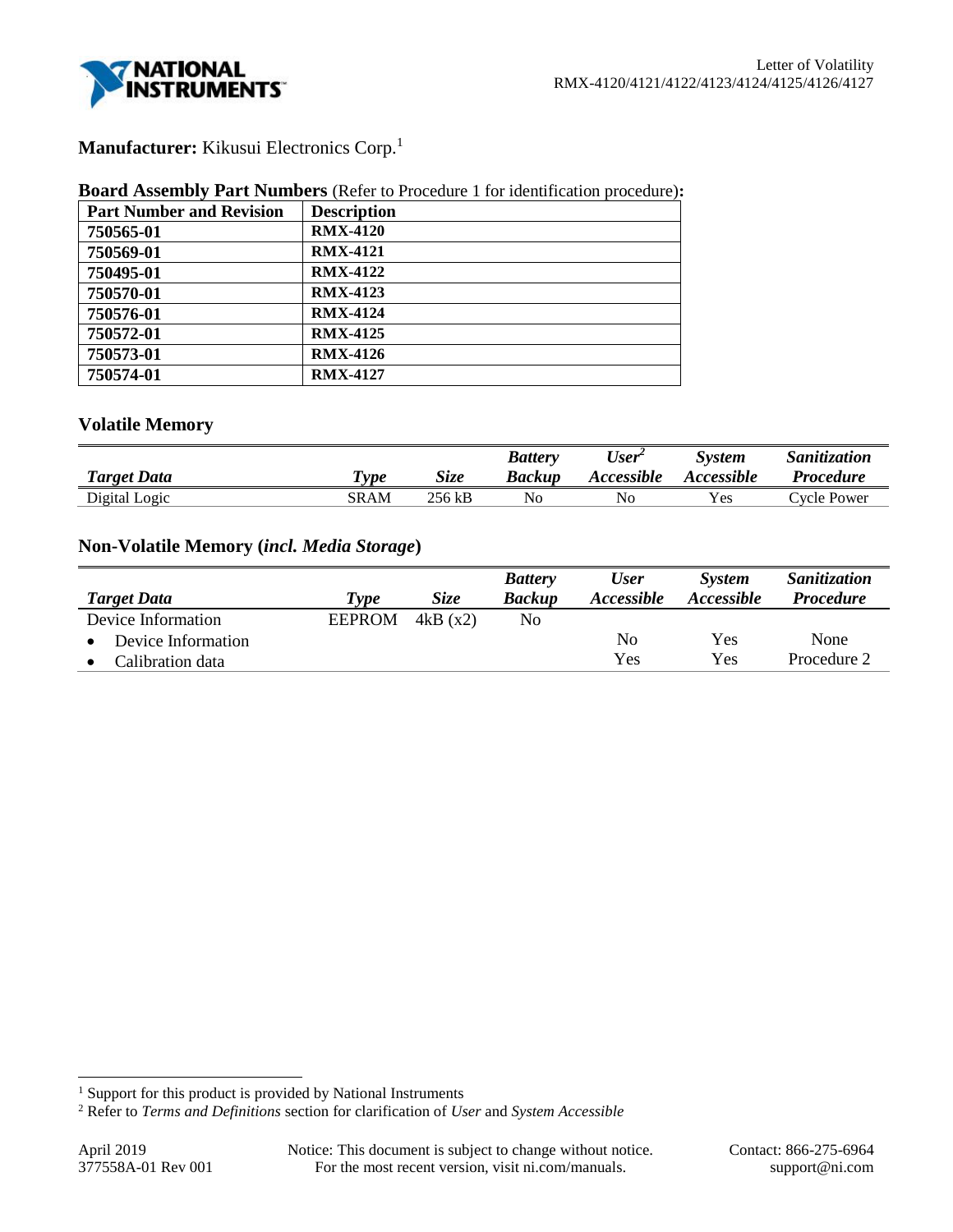

# **Procedures**

## **Procedure 1 – Board Assembly Part Number Identification:**

To determine the Board Assembly Part Number and Revision, refer to the label applied to the surface of your product. The Assembly Part Number should be formatted as "P/N: ##########".

## **Procedure 2 - Calibration data EEPROM (Calibration Data):**

Requirements: NI-VISA 15.0 or later, Visual C++ 2008 Runtime Engine, Microsoft .NET Framework 2.0 or later, NI RMX-412x Calibration Utility (available from ni.com/info and using code *rmxcal*)

The user-accessible areas of the Calibration data are exposed through the NI RMX-412x Calibration Utility. To overwrite the Calibration data, complete the following steps:

- 1. Run the NI RMX-412x calibration utility executable with administrator privileges (pxs\_cal.exe)
- 2. Select your connected device
- 3. Select each calibration attribute and set the desired value